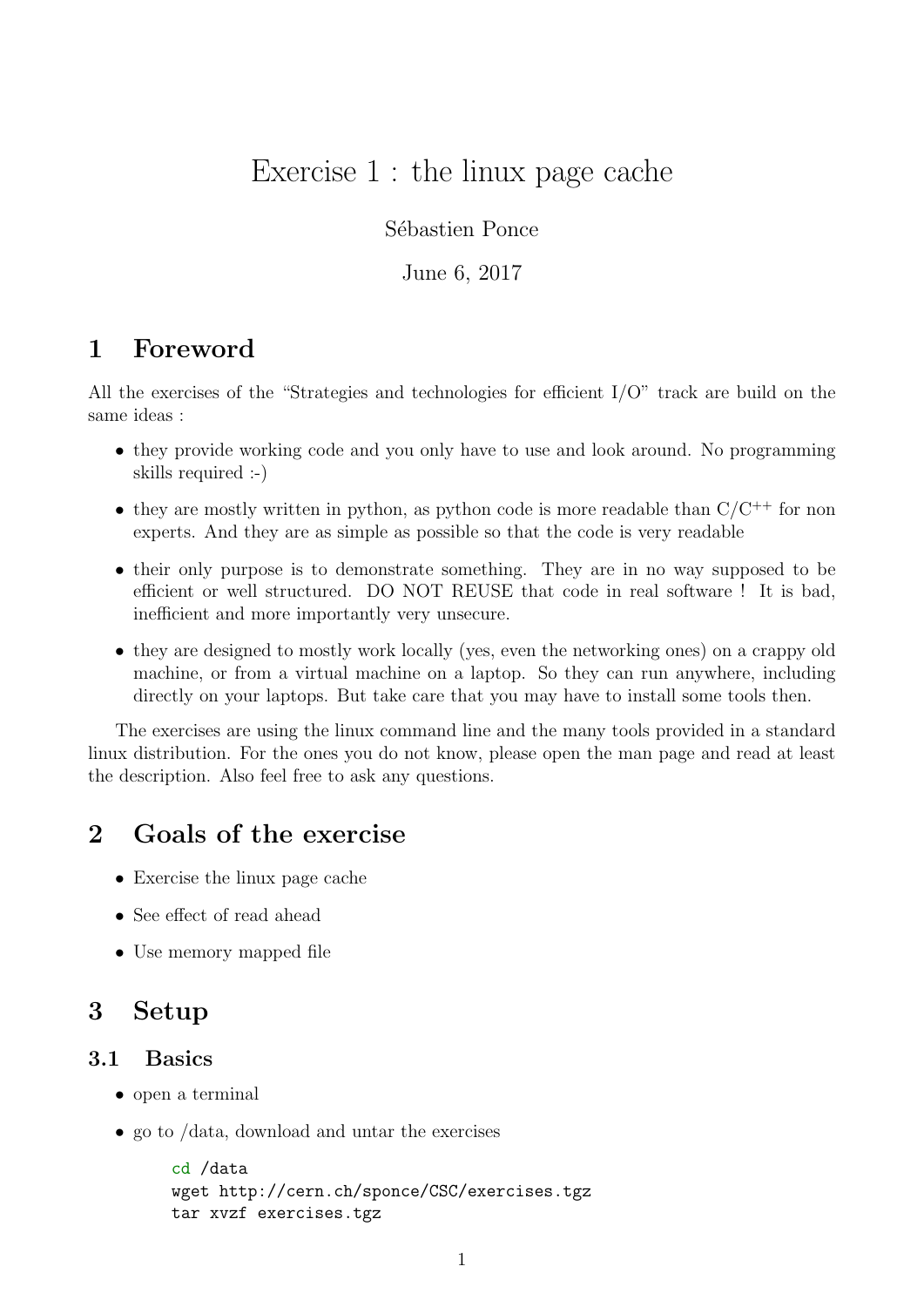• go to exercise1

cd exercises/exercise1

### 3.2 Create a data file

• Use the generateTemperatureFile.py in the tools directory to create a data file. Use 10000 captors and 100 points for a 4MB file.

python ../tools/generateTemperatureFile.py 10000 100 datafile

- Be patient, it should take around 2mn
- check that the file is in the kernel cache

linux-fincore datafile

# 4 Understanding the page cache

### 4.1 Efficient access and cache usage

- Have a look at the code of countOverheated.py
	- see that there is a single seek and a single read for the main part
	- note the small read of 4 bytes at the start of the file for nbCaptors
- Drop the datafile from the page cache

linux-fadvise datafile POSIX\_FADV\_DONTNEED

• check the cache

#### linux-fincore datafile

 $\bullet$  start iostat in another shell in order to monitor I/O. "-d 2" will display the amount of I/O every 2 seconds. "-p  $\langle$  device $\rangle$ " specifies the device. You can find it from the "mount" command, looking at the data mountpoint if you not are using the standard virtual machine.

```
iostat -d 2 -p /dev/mapper/fedora-data
```
• run the code to find overheated devices at a given time

python countOverheated.py datafile 40 45

 $\bullet$  check the amount of I/O done from disk and the status of the cache, including the list of cached pages. Remember pages are 4 KiB

linux-fincore datafile linux-fincore -p datafile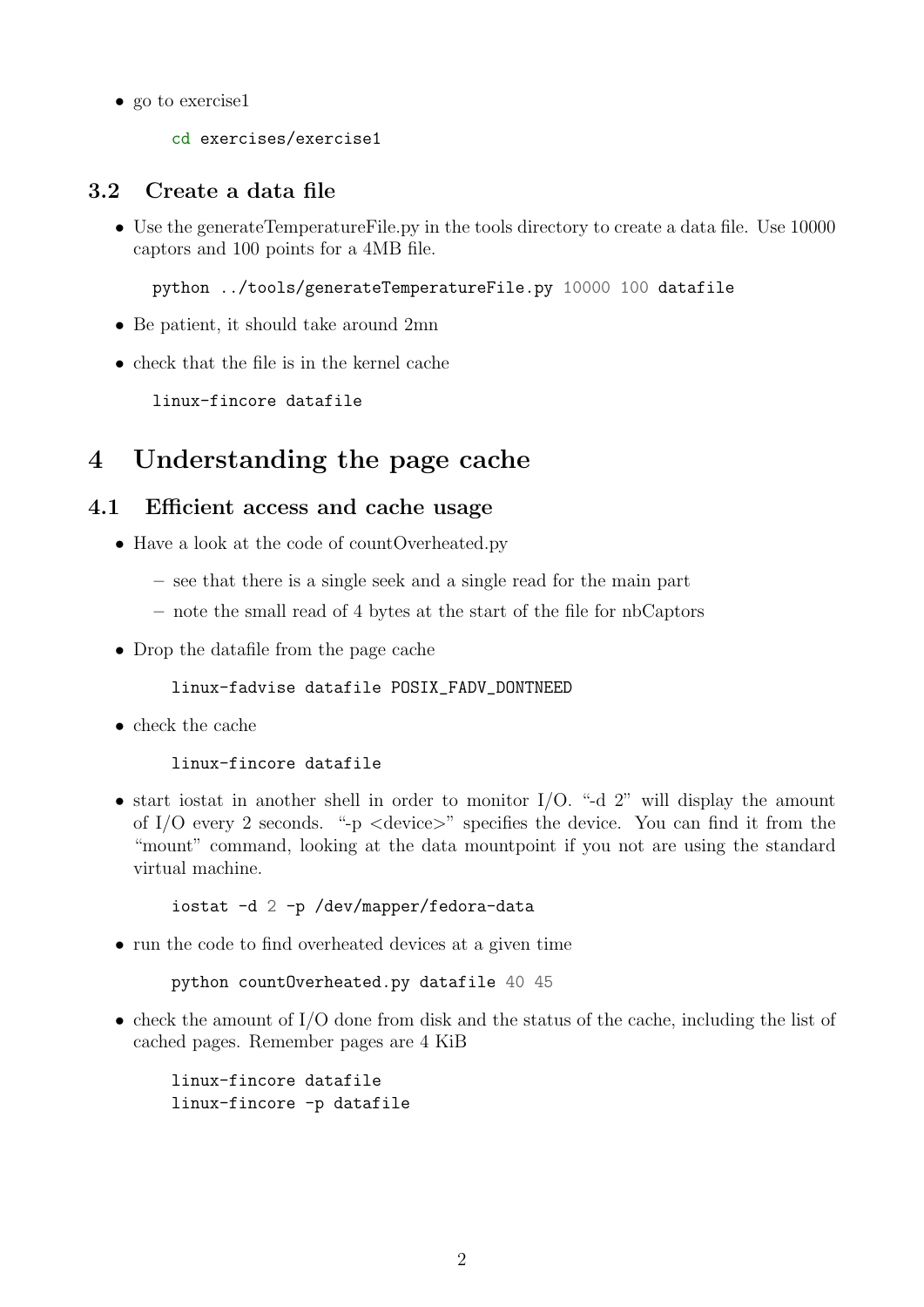| Amount of $I/O$             |  |
|-----------------------------|--|
| Percentage of file in cache |  |
| Pages in cache              |  |

• compute what was the minimal set of pages that needed to be in the cache

| Minimal pages needed   |  |
|------------------------|--|
| Associated cached size |  |

- draw some conclusions on the behavior of the cache, in particular concerning read-ahead
- keep iostat running and run the code again for the next point in time

python countOverheated.py datafile 41 45

- see in iostat output that nothing was read from disk
- see with that the cache did not change

linux-fincore -p datafile

#### 4.2 scattered reads

- Have a look at the code of plotCaptor.py
	- see the number of small reads of size 4
	- note the small read of 4 bytes at the start of the file for nbCaptors
- Drop the datafile from the page cache

#### linux-fadvise datafile POSIX\_FADV\_DONTNEED

• check the cache

#### linux-fincore datafile

• start iostat in another shell in order to monitor I/O

iostat -d 2 -p /dev/mapper/fedora-data

• run the plotCaptor program for one captor

```
python plotCaptor.py datafile 40
```
• check the amount of I/O done from disk and the status of the cache, including the list of cached pages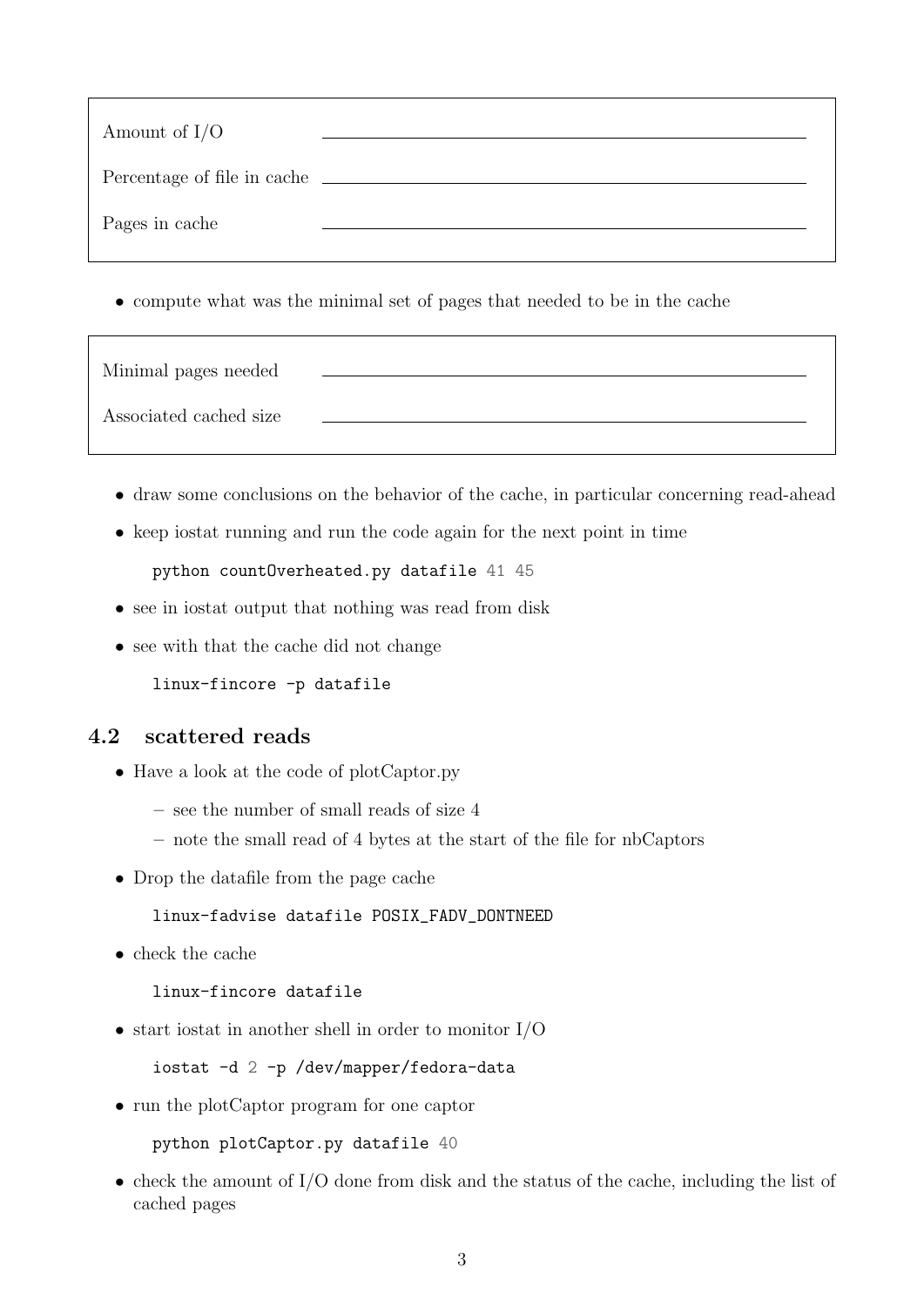#### linux-fincore datafile linux-fincore -p datafile

| Amount of $I/O$             |  |
|-----------------------------|--|
| $I/O$ duration              |  |
| Percentage of file in cache |  |
| Pages in cache              |  |

- note that behavior of the page cache : it "understood" that we were doing scattered reads. We have still read 10% if the file for getting 0.01% of the data
- try again with 2 captors not close to each other. Do not forget to clean up the cache

| linux-fadvise datafile POSIX_FADV_DONTNEED |
|--------------------------------------------|
| python plotCaptor.py datafile 40,2040      |
| linux-fincore datafile                     |
| linux-fincore -p datafile                  |

| Amount of $I/O$             |  |
|-----------------------------|--|
| $I/O$ duration              |  |
| Percentage of file in cache |  |
| Pages in cache              |  |

- no big surprise here :  $20\%$  of the file was read
- try again with 3 captors in 3 contiguous pages. Again do not forget to clean up the cache

```
linux-fadvise datafile POSIX_FADV_DONTNEED
python plotCaptor.py datafile 40,1040,2040
linux-fincore datafile
linux-fincore -p datafile
```

| Amount of $I/O$             |  |
|-----------------------------|--|
| $I/O$ duration              |  |
| Percentage of file in cache |  |
| Pages in cache              |  |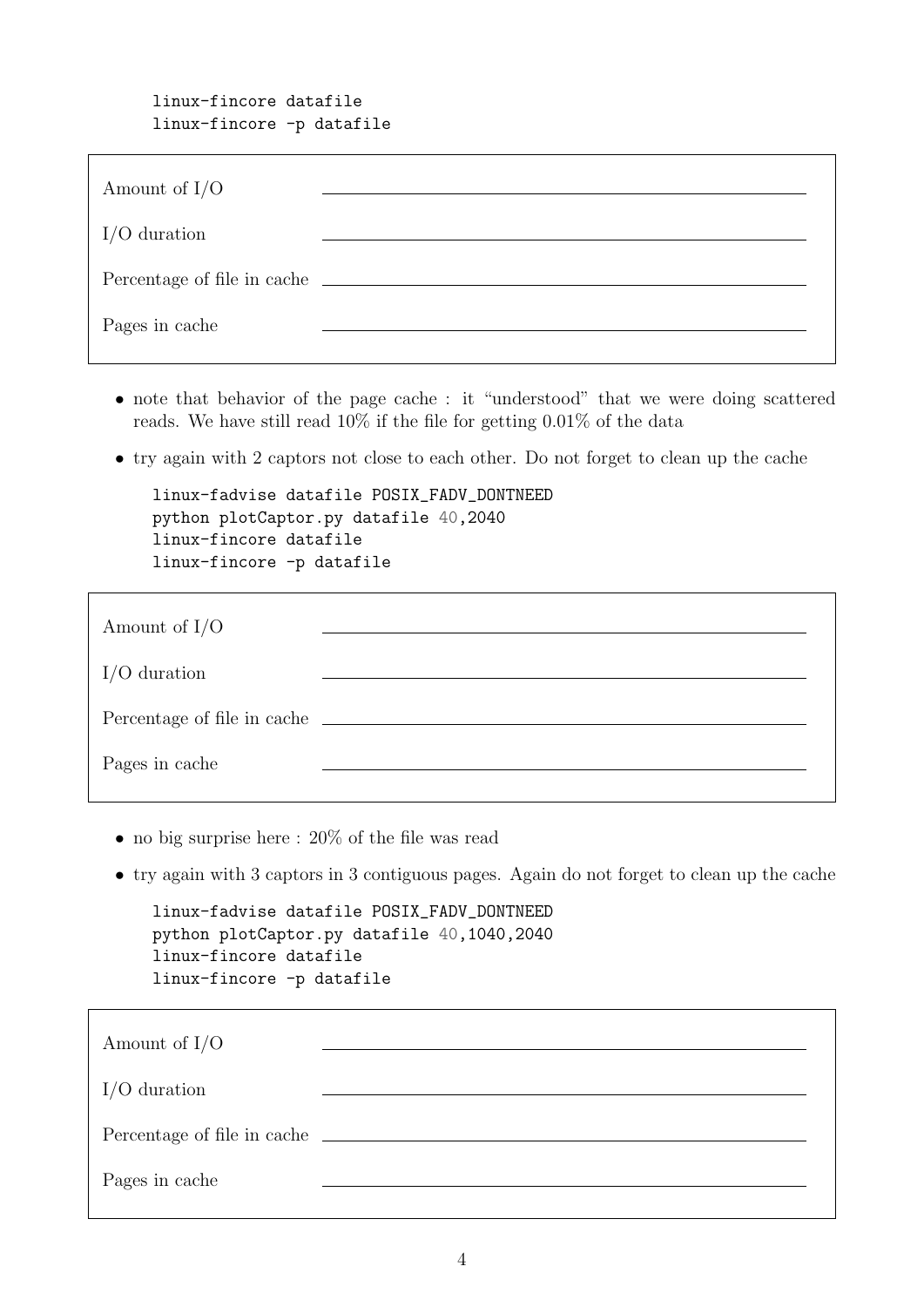- see that we've read  $66\%$  of the file rather that  $30\%$ . Obviously the read-ahead has been activated by the fact that we read contiguous pages.
- also see that we did more user time (even less actually) although we've read more data. Reading continuous blocks without seeking is efficient.

# 5 Mapped files

The goal here is to read big portions of a big file and see the improvement brought by mapped memory. We will use the temperature file but extend it to over 1GB by adding zeroes and we will count the number of captors exceeding a certain temperature.

### 5.1 Prepare a big data file

• copy datafile into bigdatafile and extend it with zeroes using dd

```
cp datafile bigdatafile
dd if=/dev/zero of=bigdatafile bs=40000 count=1 seek=40000 conv=notrunc
```
- the file still has 10000 captors, but has now 40000 points (and a bit more), out of which only the first 100 are non zero
- note by the way how the file system optimizes such sparse file

```
ls -lh bigdatafile
du -h bigdatafile
du -h --apparent-size bigdatafile
```

```
File size from ls
File size from du
Apparent file size from du
```
#### 5.2 Reading the file the C way

- have a look at the code in countOverHeated.c. This is C code but should still be quite readable. See how the file is read into a local buffer that is then used for counting the number of overheated captors
- make sure that bigdatafile is not in the page cache

```
linux-fadvise bigdatafile POSIX_FADV_DONTNEED
linux-fincore bigdatafile
```
• compile countOverHeated - you will also compile the Mapped version actually

make

• run countOverHeated for 10000 points and see how much time it takes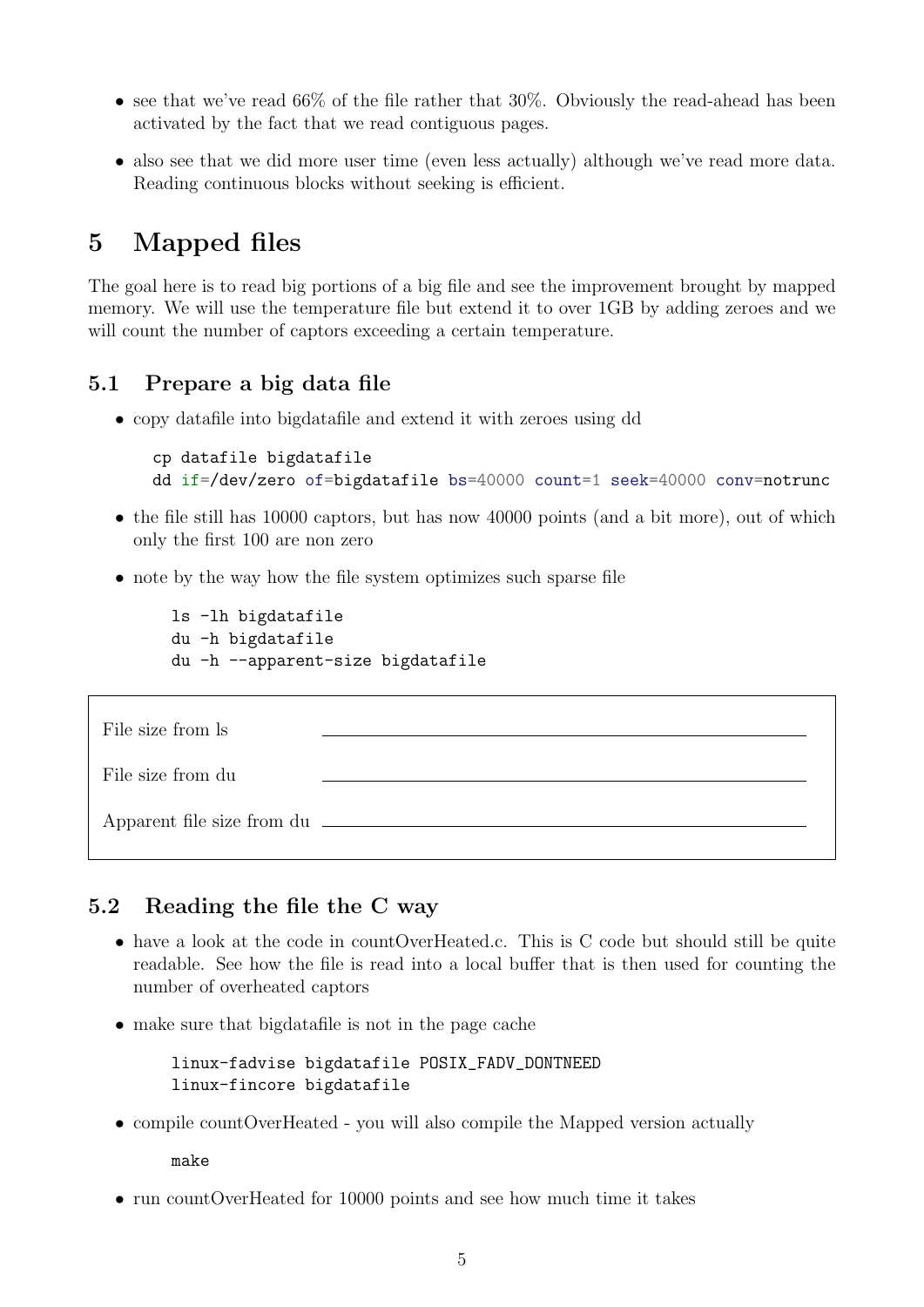./countOverheated bigdatafile 4-10004 45

• check that bigdatafile is now partially in the linux page cache. Check that all what we read is there (compute how much we read)

linux-fincore bigdatafile

| Percentage of file in cache |  |
|-----------------------------|--|
| Expected size in cache      |  |
| Total time spent            |  |

• run again the same command and see the improvement due to the page cache. Deduce the amount of time it took to fill the cache versus how much the memory allocation  $+$ memory copy took

./countOverheated bigdatafile 4-10004 45

| New total time spent       |  |
|----------------------------|--|
| Time for filling the cache |  |
| Time for allocation/copy   |  |

### 5.3 Memory mapping the file in C

- have a look at the code in countOverHeatedMapped.c. See how the file is mapped into memory and never explicitely read.
- make sure that bigdatafile is not in the page cache

linux-fadvise bigdatafile POSIX\_FADV\_DONTNEED linux-fincore bigdatafile

• run the mapped version a first time with the same 10000 points and see how much time it takes

./countOverheatedMapped bigdatafile 4-10004 45

Total time spent

• see the difference with the non mapped version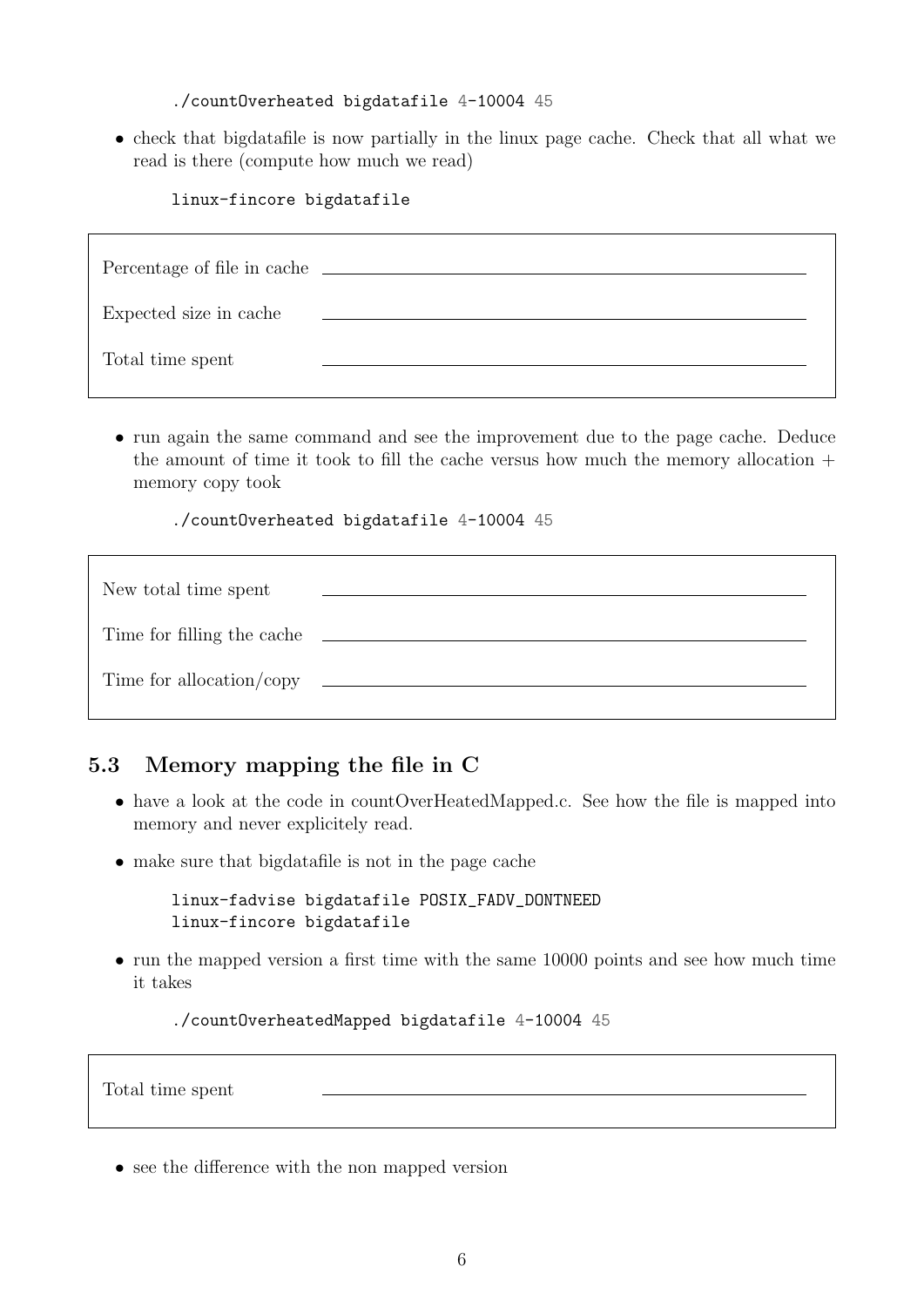• check that bigdatafile is now partially in the linux page cache. Check that all what we use is there

linux-fincore bigdatafile

• run again countOverheatedMapped over the same captors

./countOverheatedMapped bigdatafile 4-10004 45

New total time spent

• see the improvement due to the page cache

Gain

#### 5.4 Reading the file in python (optional)

- go back to the code of countOverheated.py, the one we've used at the beginning. It's the python version of the countOverheated.c file. No memory mapping code there
- cleanup cache for bigdatafile

linux-fadvise bigdatafile POSIX\_FADV\_DONTNEED linux-fincore bigdatafile

• run the python version and check timing

python countOverheated.py bigdatafile 4-10004 45

Total time spent

Time spent in extraction

- see how python is different from C at computing if you do not take care !
- also see that the timing for extraction is close to the non-mapped C case
- check page cache status for bigdatafile

linux-fincore bigdatafile